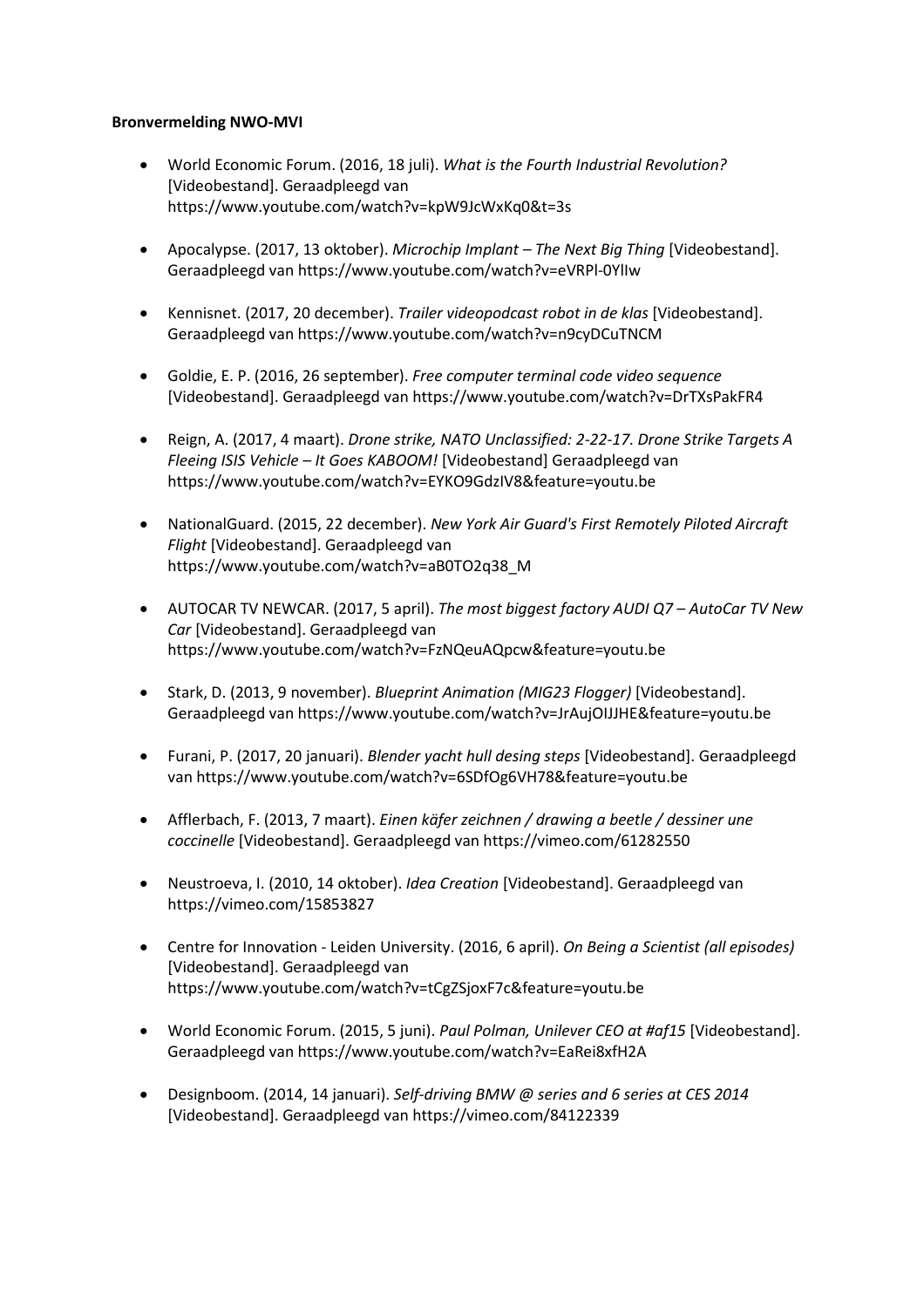- DroneByWesley. (2016, 16 juli). *DUTCH WINDMILLS by DRONE | WESTERMEERWIND* [Videobestand]. Geraadpleegd va[n https://www.youtube.com/watch?v=2BkyTBE7d8E](https://www.youtube.com/watch?v=2BkyTBE7d8E)
- Meaning conference. (2017, 30 november). *Kate Raworth | Doughnut Economics | Meaning 2017* [Videobestand]. Geraadpleegd va[n https://www.youtube.com/watch?v=lkCio0tiFWE](https://www.youtube.com/watch?v=lkCio0tiFWE)
- Zelfstroom. (2017, 25 augustus). *Zo eenvoudig werkt zelfstroom* [Videobestand]. Geraadpleegd van<https://www.youtube.com/watch?v=RLIt9P6skhM>
- Designboom. (2014, 7 april). *Wilson presents app – connected smart basketball of the future* [Videobestand]. Geraadpleegd va[n https://vimeo.com/91265462](https://vimeo.com/91265462)
- TilburgUniversity. (2016, 12 april). *Understanding Society – Tilburg University* [Videobestand]. Geraadpleegd va[n https://www.youtube.com/watch?v=GDxXpJ7B5XI](https://www.youtube.com/watch?v=GDxXpJ7B5XI)
- Piratenpartij. (2017, 20 februari). *Piratenpartij – Campagnespot Tweede Kamerverkiezingen 2017 (Zendtijd Politieke partijen)* [Videobestand]. Geraadpleegd van [https://www.youtube.com/watch?v=\\_2RgGY3tSqE](https://www.youtube.com/watch?v=_2RgGY3tSqE)
- Poore, J. (2015, 29 april). *Is Your Data Safe* [Videobestand]. Geraadpleegd van https://vimeo.com/126340636
- Svensson, B. (2012, 16 januari). *Polar Bears. ( Mother and two cubs* [Videobestand]. Geraadpleegd van https://vimeo.com/35134730
- Rainforest Alliance. (2017, juni 27). *An App to Bridge A Gap – Ria Stout* [Videobestand] Geraadpleegd van<https://vimeo.com/223367878>
- Edstrom, E. (2013, 9 mei). *King's Children Home* [Videobestand]. Geraadpleegd van <https://vimeo.com/65799537>
- Bonjansen. (Datum onbekend). *Self Driving Autopilot Autonomous Cars 4K* [Videobestand]. Geraadpleegd van [www.shutterstock.com](http://www.shutterstock.com/)
- Flystock. (Datum onbekend). *LJUBLJANA, SLOVENIA - FEBRUARY 4, 2017: Self-driving Tesla Model S car autopilot demanding driver attention to hold steering wheel & take control on highway. Man working on laptop & texting on mobile* [Videobestand]. Geraadpleegd van [www.shutterstock.com](http://www.shutterstock.com/)
- Regissercom. (Datum onbekend). *Wind turbines power generator farm in the ocean for renewable energy production* [Videobestand]. Geraadpleegd van [www.shutterstock.com](http://www.shutterstock.com/)
- Monkey Business Images. (Datum onbekend). *Woman starting workout on treadmill using fitness app. Augmented Reality Interface Shows Health Data* [Videobestand]. Geraadpleegd va[n www.shutterstock.com](http://www.shutterstock.com/)
- Eyeidea. (Datum onbekend). *Technology Interface - Computer Data Screen Display Animation* [Videobestand]. Geraadpleegd va[n www.shutterstock.com](http://www.shutterstock.com/)
- Geohan. (Datum onbekend). *People pedestrians walk/cross big city intersection slow motion 100p.Gimbal stabilized tracking shot of an anonymous crowd mostly of young age getting*